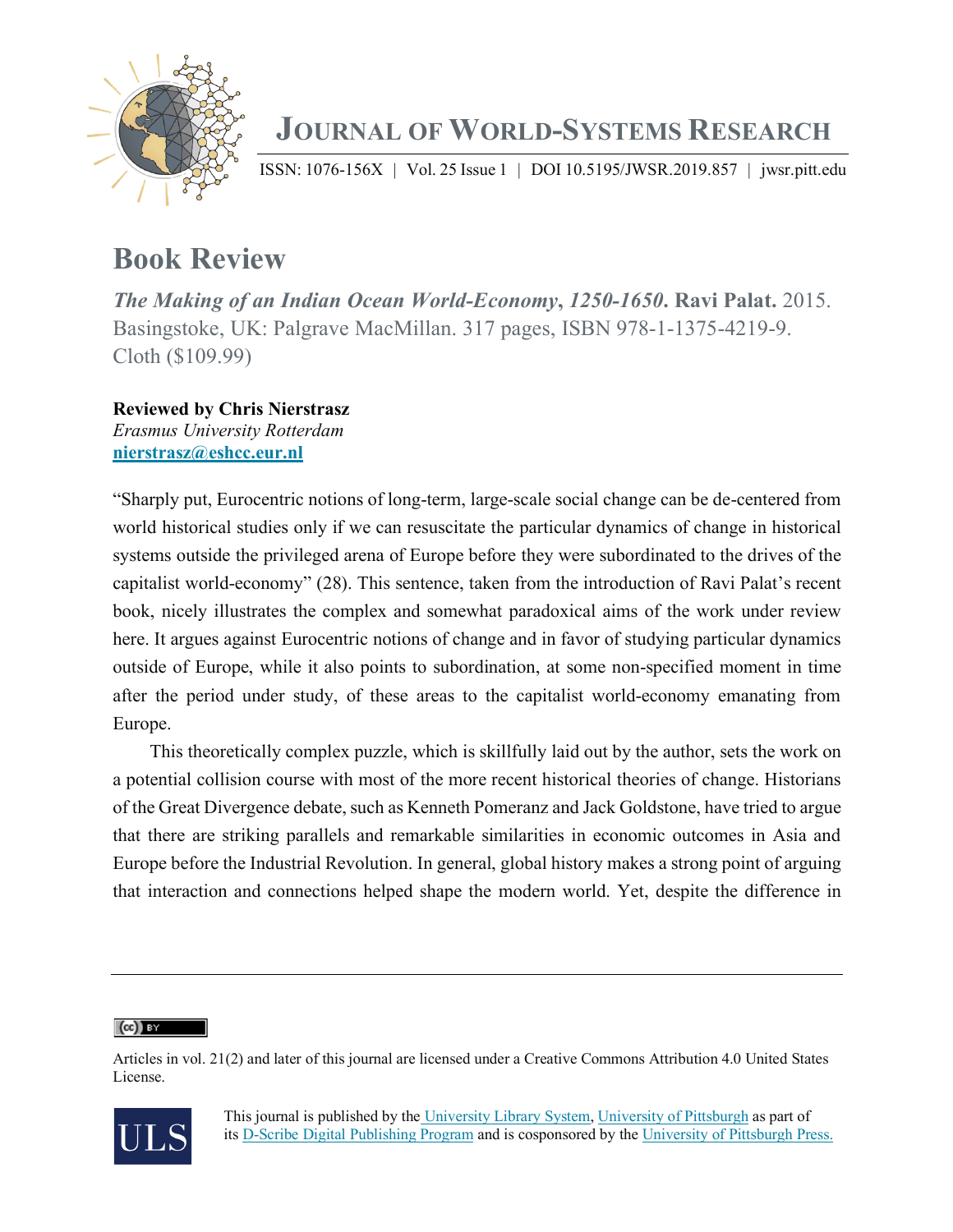approach Palat proposes, he has the same goal as most of these recent historical theories: contesting Eurocentric notions of change. What distinguishes his approach is that he does not search for resemblances in the development of Europe and Asia, but rather is more interested in how their trajectories differ. His book is based primarily on a very thorough and erudite reading of secondary literature, which he uses to explain the particular development path of Asia over four centuries. In addition to this well-presented general history of Asian development, he also provides more indepth analyses drawing on primary sources—for example, relating to taxation on the Coromandel Coast—which add new insights regarding state formation in that area. This makes it a refreshing and interesting book to read, given the author's eye for detail and depth in combination with his skill at piecing together complex theory.

Before going further into the ramifications of Palat's theoretical choices, I will first simply summarize the historical argument presented in this study. Palat's core claim is that historical development in South India should be seen in its own right and not in comparison with historical developments in Europe. Development is a key word here, of course, as most historians have come a long way in finally acknowledging that regions outside of Europe were not structural nondevelopers before the arrival of Europeans. Palat is completely right that "South India rarely figures in contemporary debates on comparative world history" (1). The main goal of the book, then, is to bring "South India and the Indian Ocean back in" (ibid). Even more ambitiously, the author argues that other Asian regions discussed in the book were all on a comparable developmental path in the period under study.

The first step Palat makes in acknowledging that these societies had their peculiar development paths distinct from the West is pointing out that the socio-economic structure, which he views as determinant of socio-historical change, was based on different vectors in Asia than in Europe. The process of change in societies based on wet-rice cultivation followed a different path than societies where agriculture was based on other staple crops. Palat points to a number of wellknown differences, such as the fact that the high seed-to-yield ratio of wet-rice allowed for ricegrowing regions to sustain much larger population densities than those devoted to other staple crops. The cultivation of rice is also most efficient under conditions of small-plot, labor-intensive farming. In turn, this means that while its cultivation places no economic premium on using sophisticated technological implements, it does benefit from skilled labor. This is further underlined by the study of primary sources, which Palat uses to show that state bureaucracies on the Coromandel Coast were mainly involved in questions of water-management, and less so in matters of land property, as water was vital to rice-cultivation.

These arguments are further elaborated with claims about how state formation in Asia differed from the European path. This is illustrated in what I would call 'war horse theory.' Palat argues that, in general, the rulers in Asia had easy access to taxation and were mainly worried about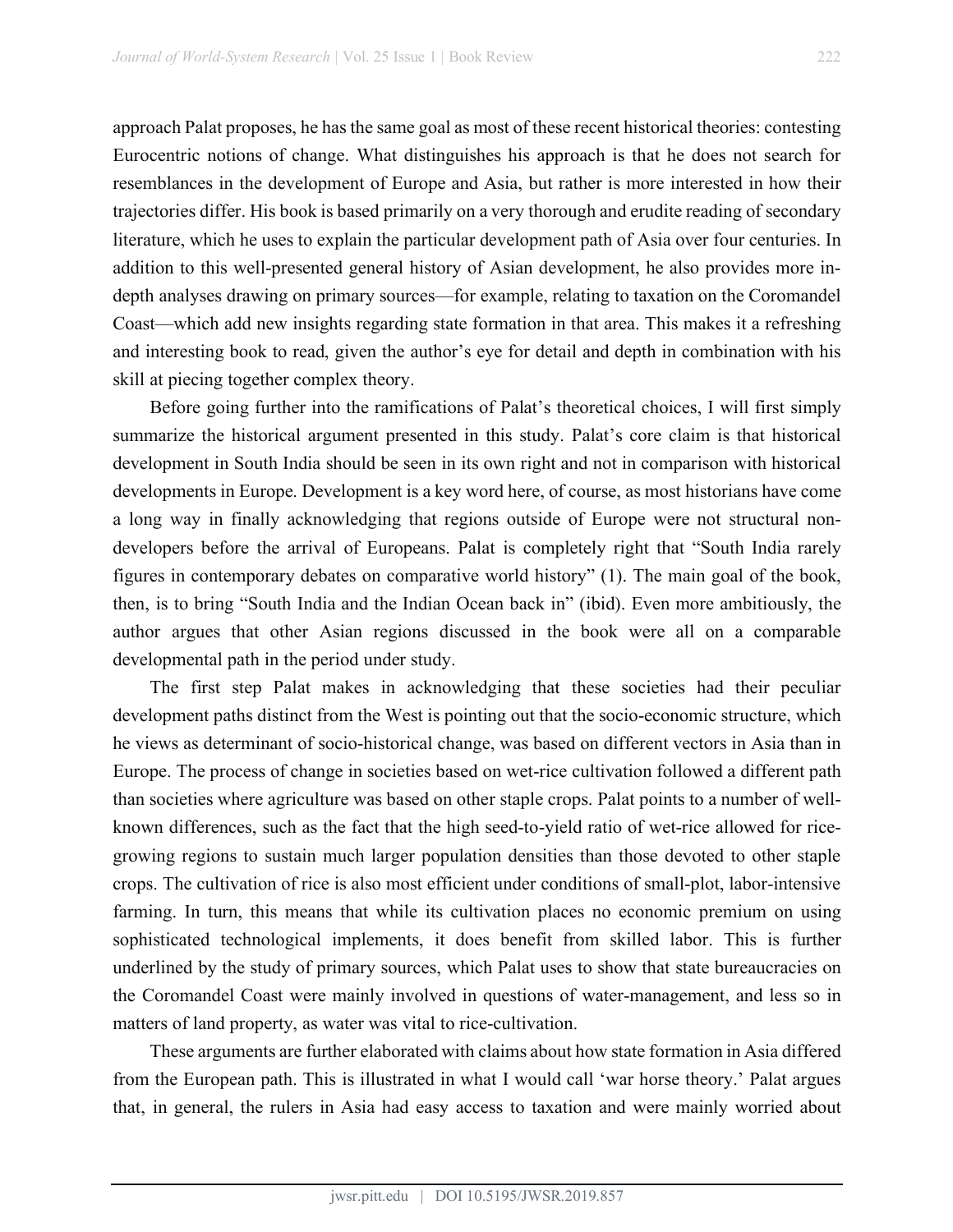intrusion from non-sedentary people away from the coasts. As such the *liaison dangeureuse* between the state and merchants in order to fund war, which Palat contends was common in Europe, was not necessary in Asia: The populations and territories of Asian rulers were abundant, and their tax systems sufficient for providing protection. Instead, Asian states and rulers were rather vulnerable to "depredations by nomadic peoples" (9), who had abundant pasture to sustain the number of horses required to control large populated empires. In contrast, rice-production implies a lack of pastures and horses, which meant that most large empires established their capitals in the borderlands between wet-rice cultivation areas and arid areas with available pasture land, which offered rulers the best of both worlds. In short, this dynamic lead to a specific pattern of state formation in large parts of Asia.

Palat further argues that the efficiency of wet-rice agriculture had particular ramifications for how trade was organized. The enormous yield of rice facilitated an expansion of nonagricultural occupations and put downward pressure on labor costs, which, in turn, allowed crafts production and trade to flourish, and made South-India "…a major production site of the most widely traded manufacturing good before the industrial age—cotton textiles" (1). At the same time, it lead to "more labor-intensive strategies as artisans specialized in ever-narrower segments of the production process" (147). All these things together meant that there was no premium placed on the accumulation of capital, in stark contrast to the European experience. Most traders were not involved in luxury trade, which was left mainly to 'portfolio capitalists.' Such capitalists were not merchants who had entered into state services, but rather high imperial officers engaged in commercial activities.

The last argument of the book illustrates how trade in the Indian Ocean was transformed by the arrival of European traders and companies. To a large extent, Asian traders were active in a different kind of trade, namely in what has been called a peddlers trade: "Being small operators eking out a bare subsistence, large numbers of peddlers ferrying low-value, bulk commodities from port to port wove a dense web of interrelations across the Indian Ocean and along its coastlines" (151). The competitive side of this trade leaves little room for the traditional view, based on the European experience, of seeing Early Modern trade as mainly conducted in luxuries for rich elites, with little impact on consumption in societies at large. Palat's key point here is that the lack of accumulation by merchants meant that there existed "commercialism" in Asia, but not capitalism, because commercialism was not "embedded in the political system" (7).

The main thing Europeans brought to this setting was not more competition, but superior firepower and claims over the sovereignty of the seas. These claims were kept in check by the large terrestrial empires in Asia, although Europeans had more room to maneuver in the Eastern Indian archipelago against the small island states located there. And of course, the influx of precious metals fueled trade in the region from the late fifteenth century onwards. Only in the late